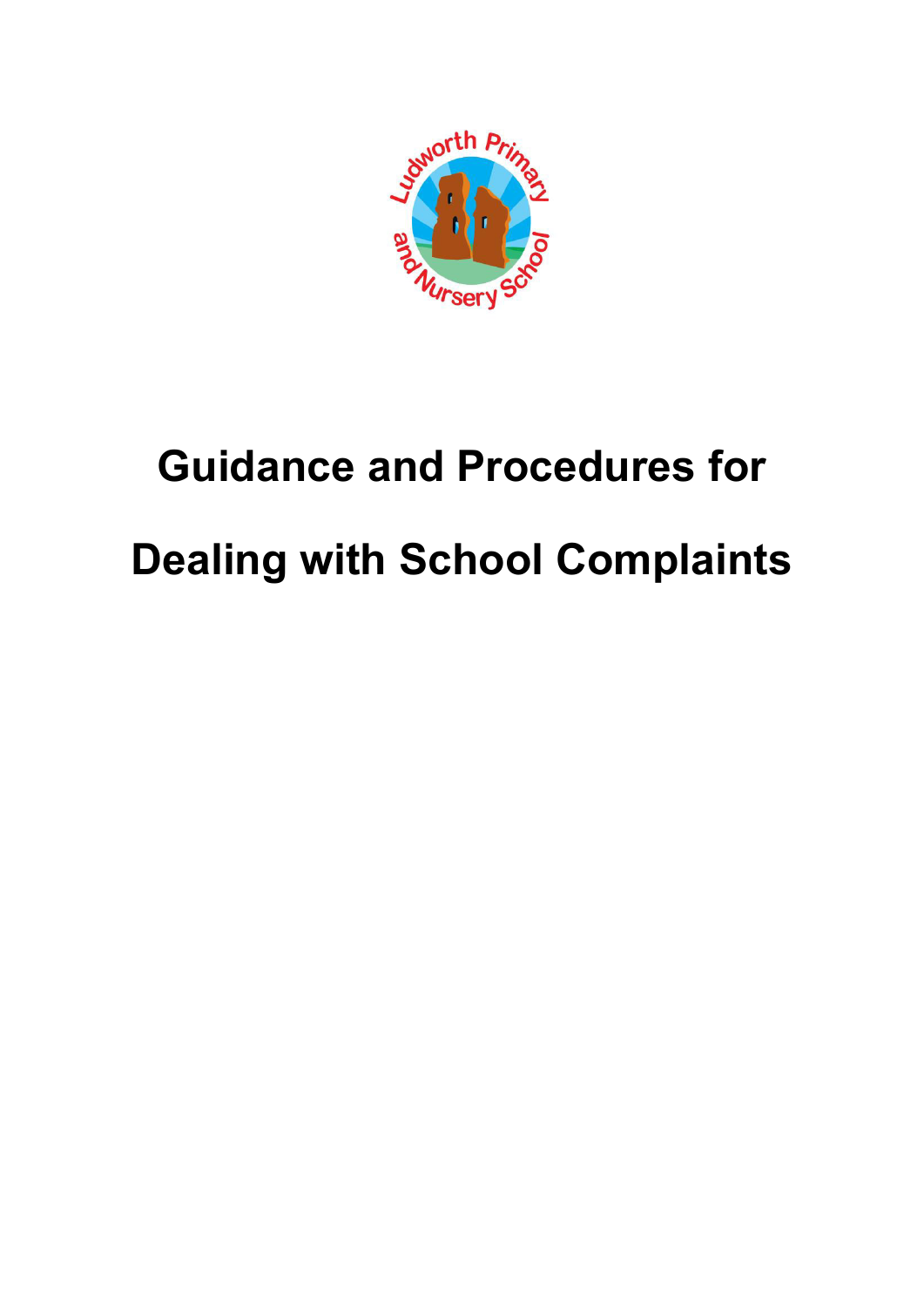# **This blank page is for the purpose of printing in duplex format**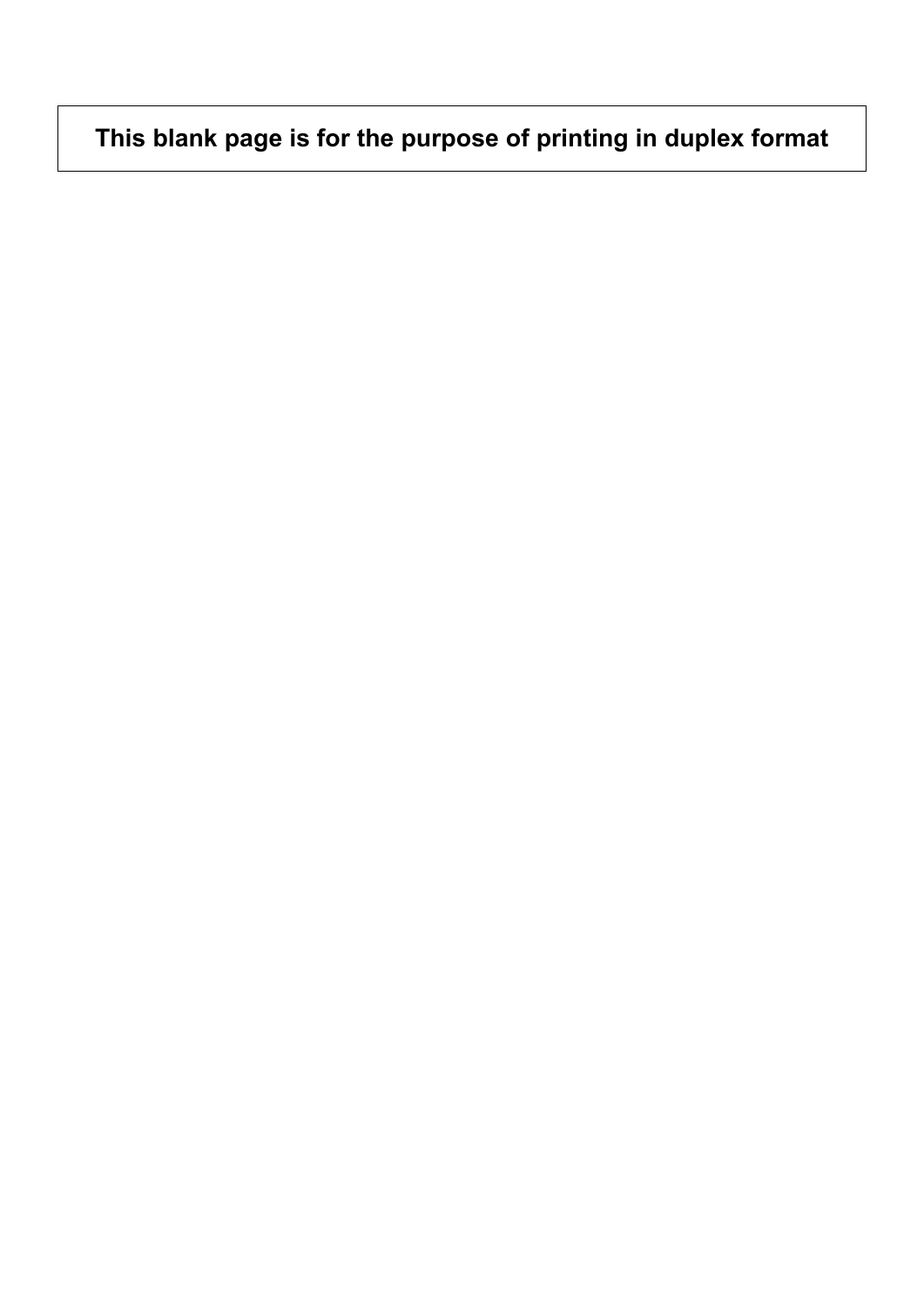## **Contents**

Page Number

| Background                                     | $\overline{4}$ |
|------------------------------------------------|----------------|
| <b>Purpose of Complaints Procedure</b>         | 4              |
| <b>Investigating Complaints</b>                | 5              |
| <b>Resolving Complaints</b>                    | 5              |
| <b>Recording Complaints</b>                    | 5              |
| <b>Monitoring the Policy</b>                   | 5              |
| Complaints about the Headteacher               | 6              |
| <b>Time Limits</b>                             | 6              |
| <b>Complaints Policy</b>                       | $6 - 8$        |
| <b>Further Recourse</b>                        | 8              |
| <b>Vexatious Complaints</b>                    | 9              |
| Appendix 1 Complaints - Appropriate Procedure  | 10             |
| <b>Appendix 2 Complaints Form</b>              | $12 - 13$      |
| Appendix 3 Procedure for Hearing the Complaint | 14             |
| <b>Appendix 4 Complaints Flowchart</b>         | 15             |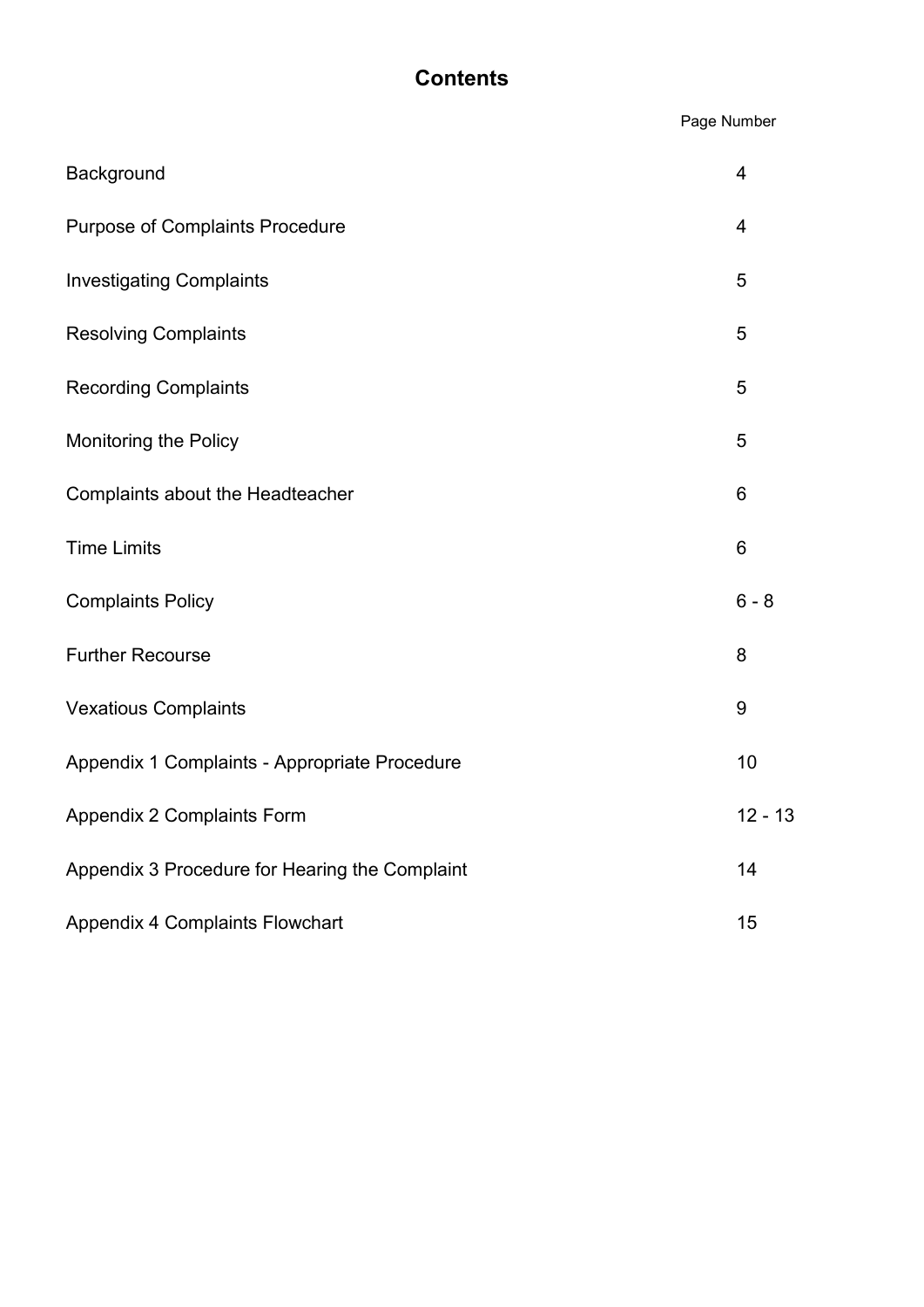## **Background**

Since 1 September 2003 Governing Bodies of all maintained schools and maintained nursery schools in England have been required, under Section 29 of the Education Act 2002, to have a procedure in place to deal with complaints relating to the school and to any community facilities or services that the school provides. In October 2000 The Human Rights Act came into force, and schools should be mindful to give consideration to Article 6, "The Right to a Fair Trial". All schools must have a publicised complaints procedure.

- There are certain complaints which fall outside the remit of the Governing Body's complaints procedure. They include:
	- o Matters that are the responsibility of the Local Authority
	- o Conduct of staff at the school
	- o Content of a statutory statement of special educational needs
	- o Pupil admissions
	- o Pupil exclusions
	- o The national curriculum and related issues including religious education
	- o Child protection

Appendix 1 explains where to direct complaints about these issues.

• The Governing Body should ensure that any third party providers offering community facilities or services through the school premises, or using school facilities, have their own complaints procedure in place.

## **Purpose of a Complaints Procedure**

This procedure aims to reassure parents and others with an interest in the school that:

- Where possible, complaints will be dealt with informally and at the lowest possible level in school in order to reach a resolution promptly;
- Any complaint against the school will be dealt with in a fair, open and responsive way, with the aim of achieving a speedy and satisfactory resolution; and
- The school recognises that a willingness to listen to questions and criticism and to respond positively, can lead to improvements in school in practices as well as provision.

An effective Complaints Procedure will:

- encourage resolution of problems by informal means wherever possible
- be easily accessible and publicised
- be simple to understand and use
- be impartial
- be non-adversarial
- allow swift handling with established time-limits for action and keeping people informed of the progress
- ensure a full and fair investigation by an independent person where necessary
- respect people's desire for confidentiality wherever possible
- address all the points at issue and provide an effective response and appropriate redress, where necessary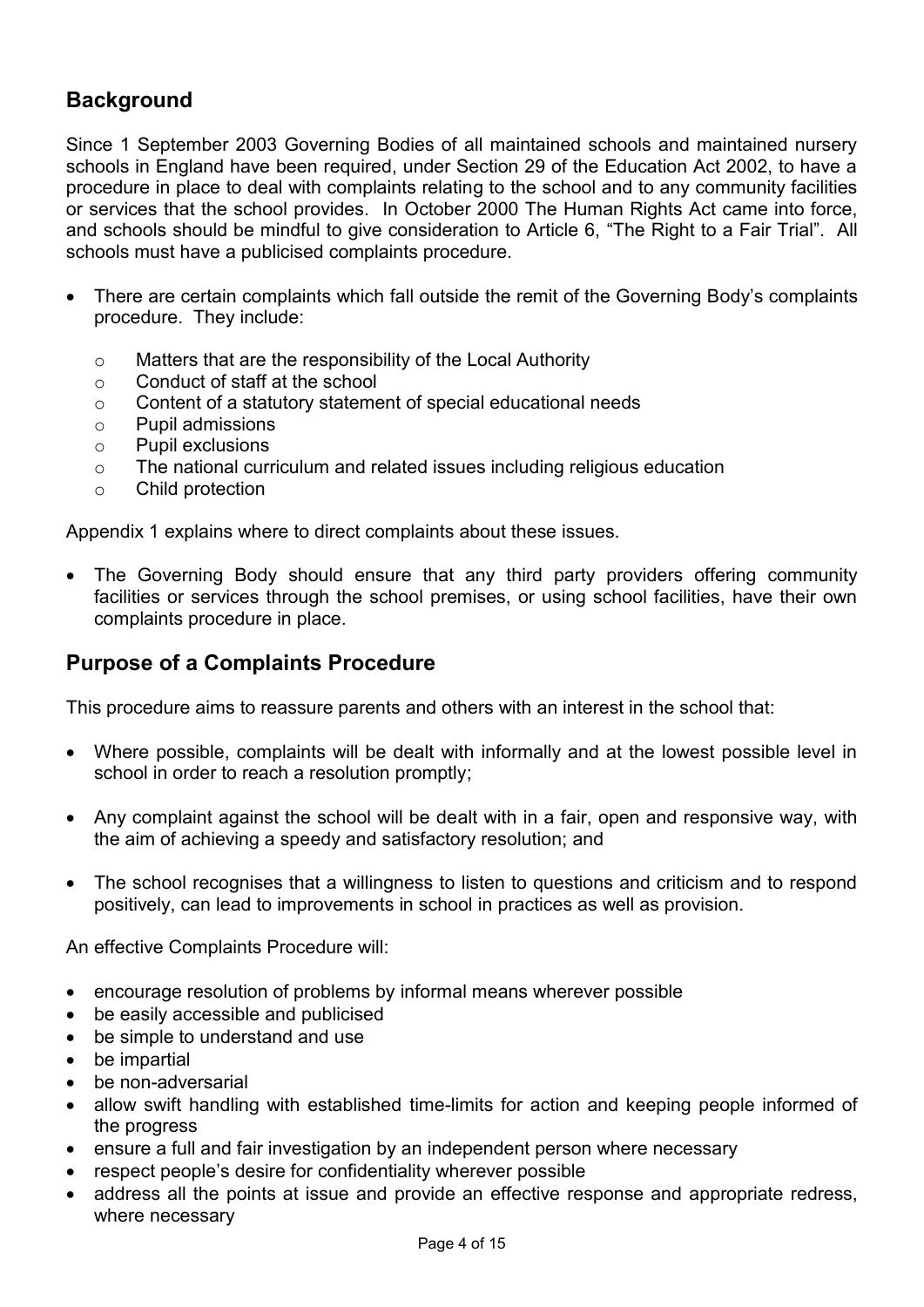## **Investigating Complaints**

It is suggested that at each stage, the person investigating the complaint makes sure that they:

- establish what has happened so far, and who has been involved
- clarify the nature of the complaint and what remains unresolved
- meet with the complainant or contact them (if unsure or further information is necessary)
- clarify what the complainant feels would put things right
- interview those involved in the matter and/or those complained of, allowing them to be accompanied if they wish
- conduct the interview with an open mind and be prepared to persist in the questioning
- keep notes of the interview

## **Resolving Complaints**

At each stage in the procedure schools will want to keep in mind ways in which a complaint can be resolved. It might be sufficient to acknowledge that the complaint is valid in whole or in part. In addition, it may be appropriate to offer one or more of the following:

- an apology
- an explanation
- an admission that the situation could have been handled differently or better
- It would be useful if complainants were encouraged to state what actions/outcome they feel might resolve the problem at any stage
- An admission that the school could have handled the situation better is not the same as an admission of negligence
- an assurance that the event complained of will not recur
- an explanation of the steps that have been taken to ensure that it will not happen again
- an undertaking to review school policies in light of the complaint

An effective procedure will identify areas of agreement between the parties. It is also of equal importance to clarify any misunderstandings that might have occurred as this can create a positive atmosphere in which to discuss any outstanding issues.

## **Recording Complaints**

Schools should record the progress of the complaint and the final outcome. A complaint may be made in person, by telephone, in writing (email). An example of a complaint form can be found in Appendix 2. At the end of a meeting or telephone call, it would be helpful to ensure that the complainant and the school have the same understanding of what was discussed and agreed. A brief note of meetings and telephone calls can be kept and a copy of any written response added to the record.

## **Monitoring the Policy**

The Governing Body should review their Complaints Policy regularly and monitor the number and range of complaints received, how these were dealt with and any action taken. The monitoring and review of complaints can be a useful tool in evaluating the school's performance.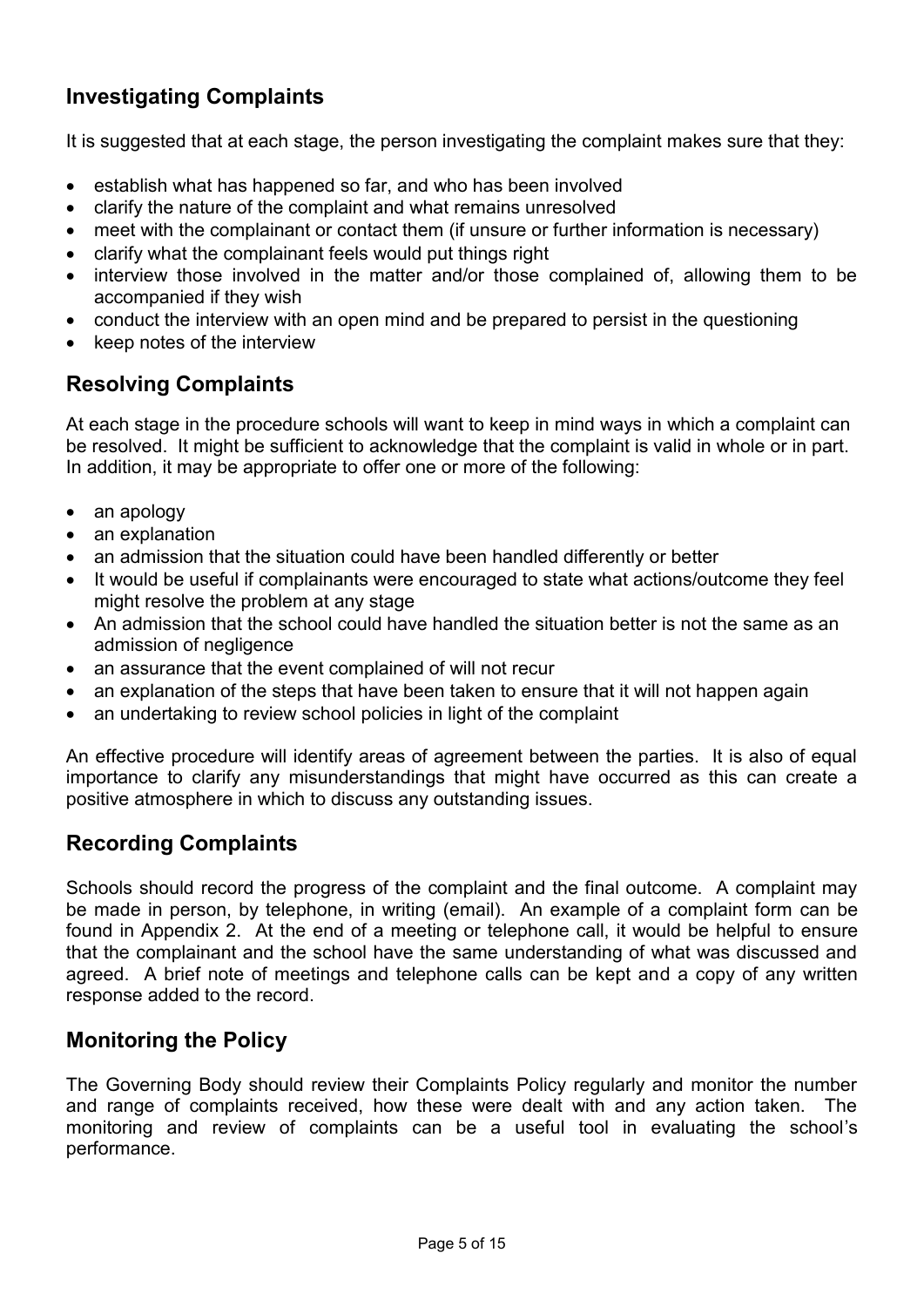## **Complaints about the Headteacher**

Where it is clear that a complaint is against the Headteacher the matter has to be referred immediately to the Chair of Governors who, acting as *line manager*, will be responsible for dealing with the matter.

It is not always clear if the complaint is against the Headteacher given they are responsible for all operational decisions across the school even if made by other staff. In most cases complaints raise concerns around the conduct of the Headteacher. In any event, advice from the Local Authority should be sought.

School and Governor Support Service can assist in the investigation of such complaints if the individual schools have bought back into the *Support to Chairs* Service Level Agreement. If not, support can be arranged but at a higher cost.

## **Time Limits**

Complaints need to be considered, and resolved, as quickly and efficiently as possible. An effective complaints procedure will have realistic time limits for each action within each stage. However, where further investigations are necessary, new time limits can be set and the complainant sent details of the new deadline and an explanation for the delay.

The time limits are set using school working days i.e. excluding school holidays.

At each stage it is helpful to clarify exactly who will be involved, what will happen, and how long it will take. There may, on occasion, be the need for some flexibility, for example, the possibility of further meetings between the complainant and the person investigating the complaint.

## **Complaints Policy**

#### **Stage 1 Informal Stage – Complaint heard by staff member**

It is in everyone's best interest that complaints are resolved at the earliest possible stage and as quickly as possible. The experience of the first contact between the complainant and the school can be crucial in determining whether the complaint will escalate. Therefore, if staff and Governors are aware of the policy they will know what to do should they receive a complaint.

If the member of staff involved feels too compromised to deal with a complaint, the complaint could be referred to another staff member. The member of staff may be more senior but does not have to be. The ability to consider the complaint objectively and impartially is crucial. Where the complaint concerns the Headteacher the complainant is referred to the Chair of Governors.

Where the first approach is made to a Governor, the complainant should be referred to the appropriate person and advised of the policy. Governors should not act unilaterally on an individual complaint given that they may be required to sit on a panel at a later stage of the procedure.

The Headteacher's influence may already have shaped the way complaints are handled in the school and resolved the complaint at this stage. If the informal process has been exhausted and no satisfactory solution has been found the complainant should be advised that their complaint could progress to Stage 2 of the policy.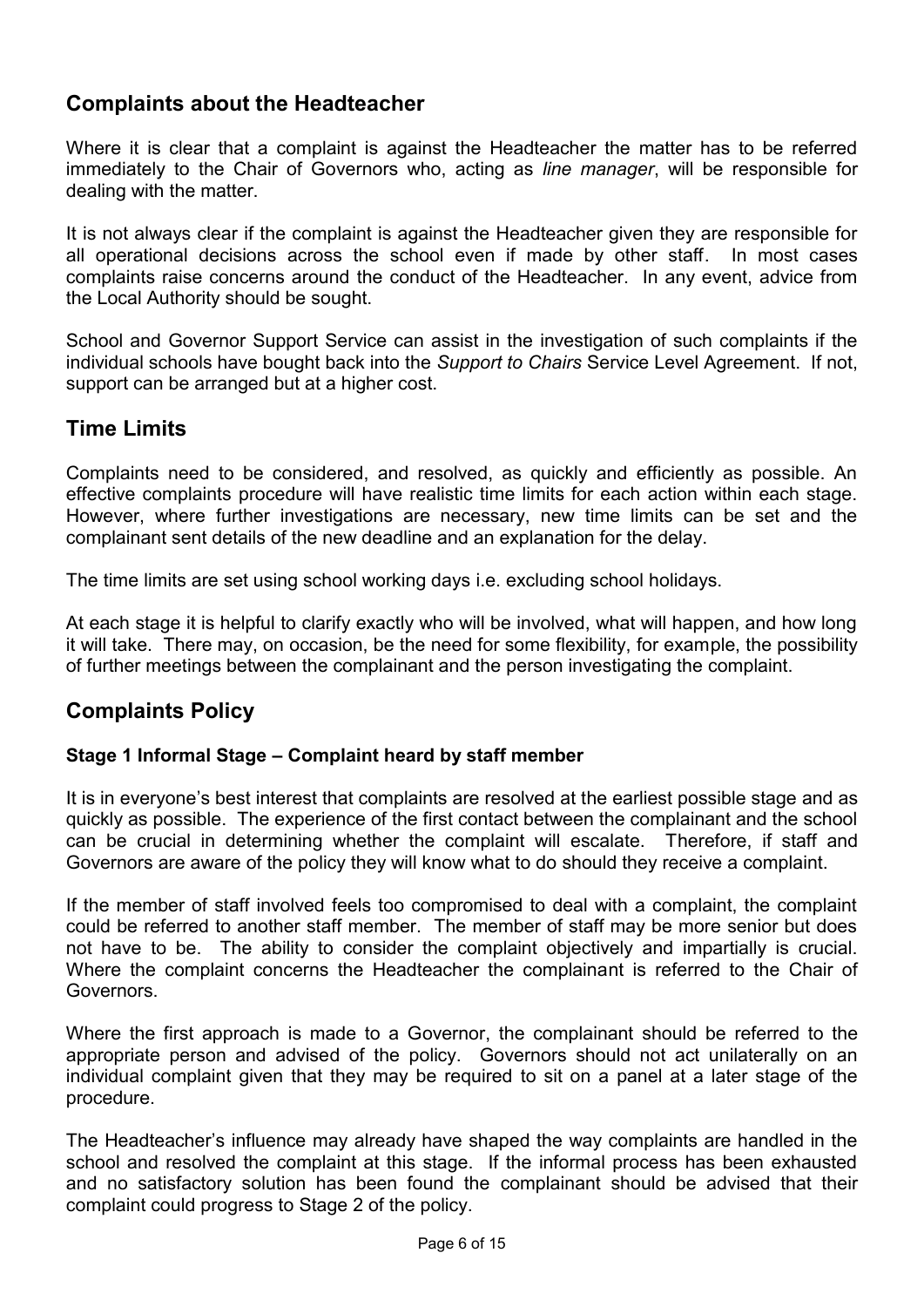If the complainant is not satisfied with the response they should request that their concerns be referred to the Headteacher (if they have not already dealt with the issue). The complainant should be invited to put the complaint in writing to the Headteacher (or Chair of Governors if the complaint is against the Headteacher) using the form attached at Appendix 2. The form should be sent to the Headteacher or Chair of Governors, as appropriate, as soon as possible. The Chair of Governors can be contacted via the school. The Headteacher will seek any necessary clarification of the concerns including interviewing the complainant where this would be helpful. The Headteacher will advise the complainant of the outcome of their consideration. Other than in exceptional circumstances the Headteacher should provide a response to the complainant within 15 school days of them requesting the involvement of the Headteacher.

#### **Stage 2 – Complaint heard by Headteacher**

Where the Headteacher has addressed the complaint at Stage 1 the matter should progress to Stage 3 and be heard by a Committee of the Governing Body. Where another staff member has addressed the complaint at Stage 1, the Headteacher will hear this stage.

The Headteacher should acknowledge the written complaint upon receipt and provide an opportunity to meet the complainant to discuss the complaint. At this point the Headteacher may still seek to resolve the complaint informally.

The Headteacher will investigate the complaint and a written response will normally be made within 15 school days of receipt of the complaint. If this is not possible, an extension can be agreed.

The written response will include reasons for the conclusions reached by the Headteacher, what action, if any, the school proposes to take to resolve the matter and advise the complainant of the right to request a meeting with Governors if they remain dissatisfied with the outcome.

The complainant will have 10 school days from receipt of the outcome in which to ask for an appeal.

#### **Stage 3 – Appeal Heard by a Committee of the Governing Body**

Where a complainant has made an approach to the school through the formal stage and is not satisfied with the outcome, they should write to the Clerk to the Governing Body within 10 school days giving details of their concerns and asking for an appeal against the decision or action taken by the Headteacher. The Clerk will seek to arrange a meeting of the appropriate Committee of the school's Governing Body within 20 school days.

The Governing Body of the school will only hear appeals that have already progressed through Stages 1 and 2 of this procedure.

As the Chair of Governors may be involved at an earlier stage in the procedure (particularly where the complaint is about the Headteacher) it may be wise not to include the Chair as a member of the Committee to avoid any possible challenge that the Chair was not sufficiently impartial.

This is the last stage of the complaints policy.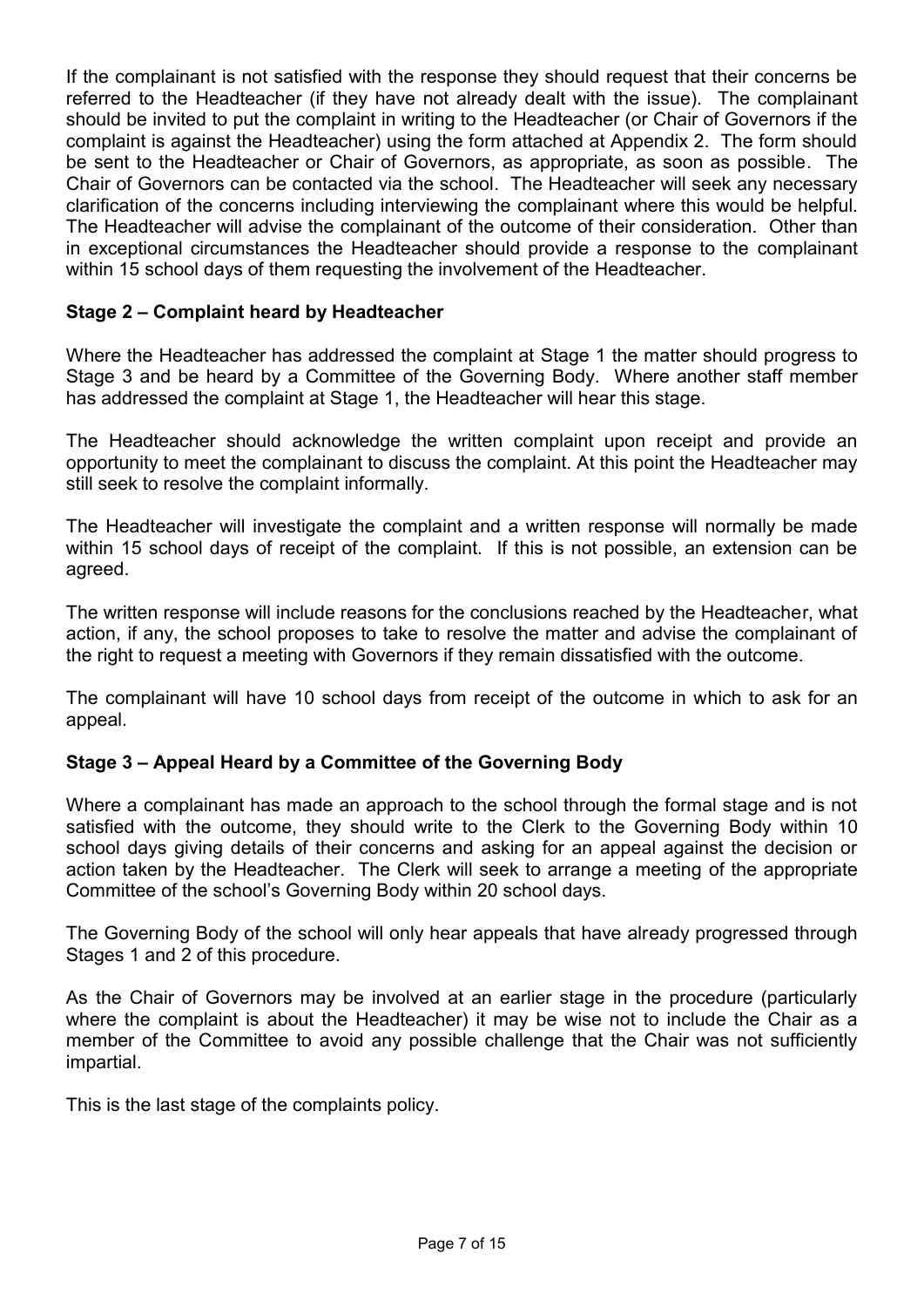## **The Complaints Committee**

The Committee should consist of no less than three Governors who will appoint their own Chair. The Headteacher would be expected to attend the appeal hearing to give evidence and explain the conclusions.

The Committee can:

- Dismiss the complaint in whole or in part
- Uphold the complaint in whole or in part
- Decide on the appropriate action to be taken to resolve the complaint
- Recommend changes to the school's systems or procedures to ensure that problems of a similar nature do not recur.

## **Notification of the Committee's Decision**

The Chair of the Committee needs to ensure that the complainant is notified of the Committee's decision, in writing.

The Clerk to the Governing Body will notify in writing the outcome of the appeal to the complainant and Headteacher within five school days of the hearing.

## **Further Recourse**

#### **Secretary of State for Education**

The decision of the Governors' Complaints Committee is final but under Section 496 or 497 of the Education Act 1996, complainants have a right of appeal to the Secretary of State for Education on the grounds that:

- A Governing Body is acting or proposing to act unreasonably; or
- The Governing Body has failed to discharge its duties under the Act.

The Secretary of State would not take action until the school procedures have been completed.

Contact Details: Public Communications Unit, Department for Education, Sanctuary Buildings, Great Smith Street, London, SW1P 3BT Tel 0870 000 2288 [complaints@dfe.gsi.gov.uk](mailto:complaints@dfe.gsi.gov.uk)

#### **Local Government Ombudsman**

- If a complainant feels that there has been maladministration in the manner in which a complaint has been dealt with, they can take this to the Local Government Ombudsman. The Ombudsman can investigate complaints about how something has been done but they cannot question what has been done simply because someone does not agree with it. The Ombudsman cannot investigate the internal management of schools and colleges.
- The Ombudsman would not take action until the school procedures have been completed.

Contact Details: Local Government Ombudsman Advice Team 0300 061 0614 email [enquiries@legalombudsman.org.uk](mailto:enquiries@legalombudsman.org.uk)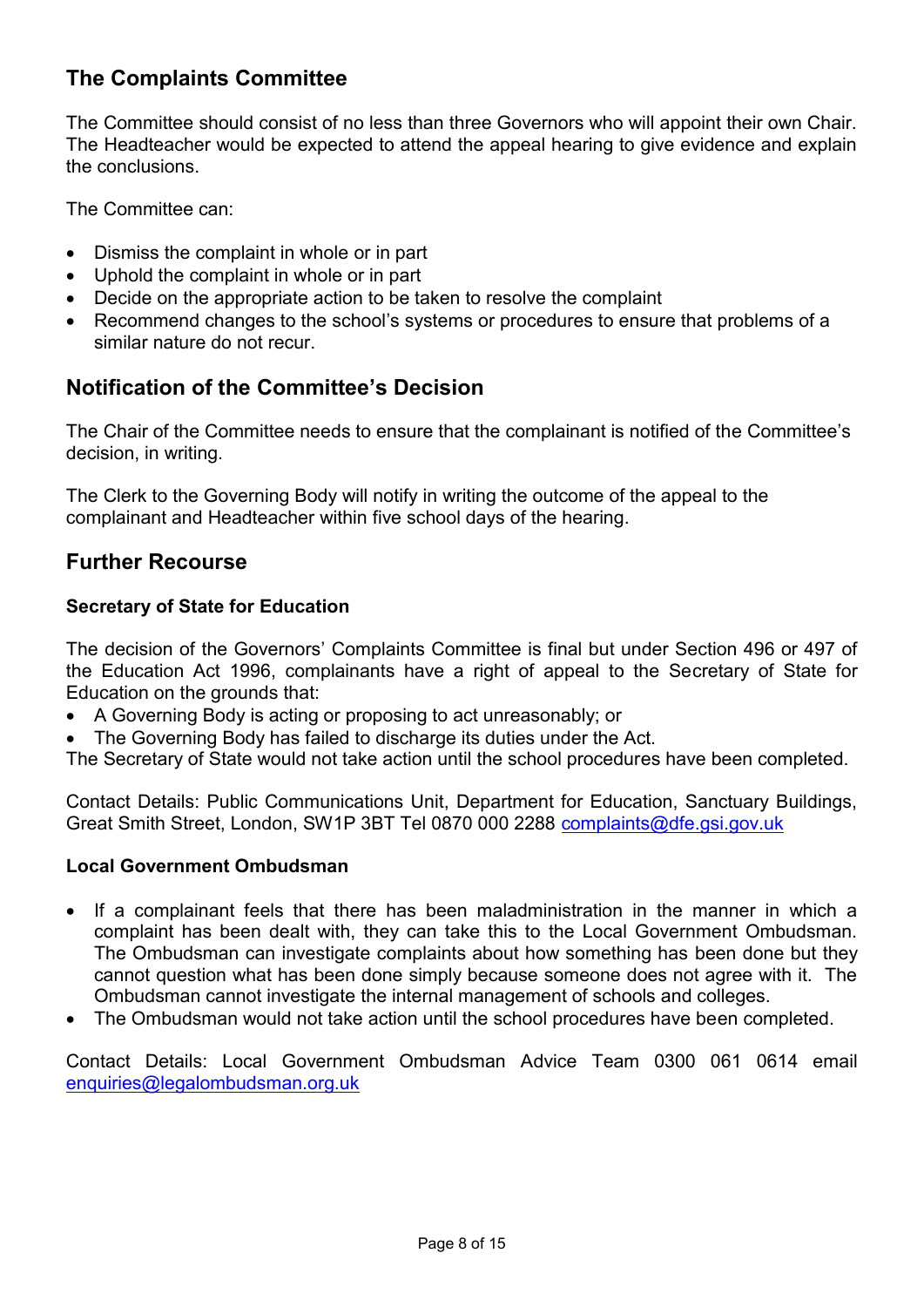## **Vexatious Complaints**

If properly followed, the complaints procedure will limit the number of complaints that become protracted. However, there will be occasions when, despite all stages of the procedures having been followed, the complainant remains dissatisfied. If the complainant tries to reopen the same issue, the Clerk to the Committee hearing the complaint at Stage 3 of the process is able to inform them in writing that the procedure has been exhausted and that the matter is now closed.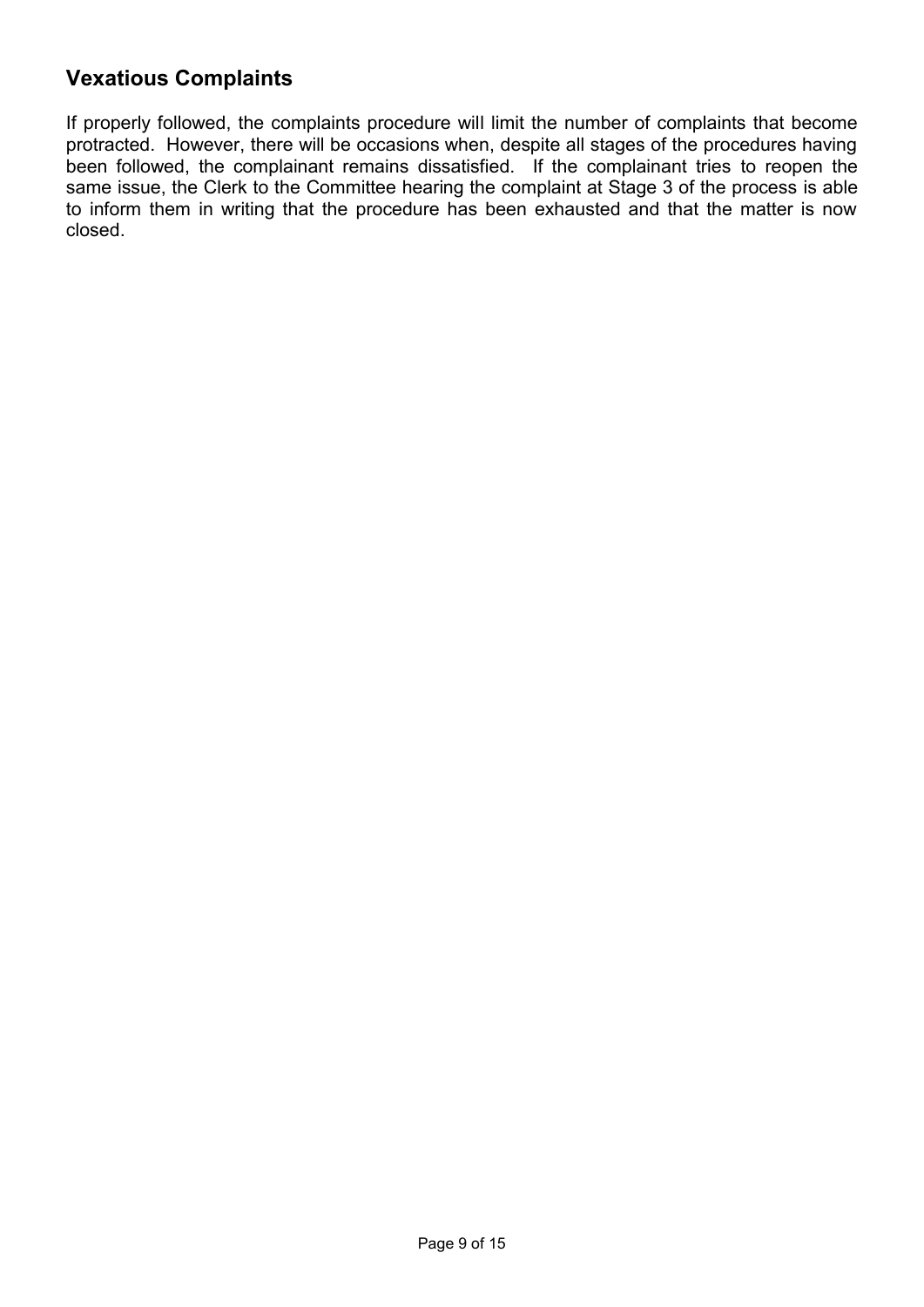|                                                                                        |                                                 | <b>Appendix 1</b>                                                                                                                        |  |
|----------------------------------------------------------------------------------------|-------------------------------------------------|------------------------------------------------------------------------------------------------------------------------------------------|--|
| <b>Types of Complaint</b>                                                              | <b>Appropriate Procedure</b>                    | <b>Contact</b>                                                                                                                           |  |
| <b>General School Complaints</b><br>(not including areas listed<br>below)              | <b>School Complaints</b><br>Procedure           | Headteacher of the School                                                                                                                |  |
| Matters the responsibility of<br>Local Authority only e.g.<br>Home-to-School Transport | <b>Local Authority Complaints</b><br>Procedure  | <b>Strategic Commissioning,</b><br>Children and Adults Services,<br>County Hall, Durham,<br><b>DH1 5UJ</b>                               |  |
| Conduct of school staff<br>(except the Headteacher)                                    | <b>School Disciplinary</b><br>Procedure         | Headteacher of the School                                                                                                                |  |
| Conduct of the Headteacher                                                             | <b>School Disciplinary</b><br>Procedure         | Chair of the Governing Body<br>via the School                                                                                            |  |
| <b>Special Educational Needs</b><br>review of or content of<br>statutory statement     | Various – provided for by<br>1996 Education Act | <b>Special Educational Needs:</b><br>Placement and Provision,<br>Children and Adults Services,<br>County Hall, Durham,<br><b>DH1 5UJ</b> |  |
| <b>Admissions of Pupils to:</b><br><b>County or Controlled</b><br>Schools              | Independent Appeal Panel<br>(non-admission)     | Admissions Team,<br>Children and Adults Services,<br>County Hall, Durham,<br><b>DH1 5UJ</b>                                              |  |
| Church (Aided) Schools                                                                 | <b>Appeal Panel</b><br>(non-admission)          | Governing Body of the school                                                                                                             |  |
| <b>Exclusion of Pupils:</b><br><b>County or Controlled</b><br>Schools                  | Provision of 1993 Education<br>Act              | Pupil Casework Team,<br><b>Children and Adults Services,</b><br>County Hall, Durham,<br><b>DH1 5UJ</b>                                   |  |
| Church (Aided) Schools                                                                 | Provision of 1993 Education<br>Act              | Governing Body of the school                                                                                                             |  |
| <b>Child Abuse</b>                                                                     | Local Childrens'<br>Safeguarding Board (LCSB)   | Head of Safeguarding and<br><b>Specialist Services,</b><br>Children and Adults Services,<br>County Hall, Durham,<br><b>DH1 5UJ</b>       |  |
|                                                                                        |                                                 | Initial Response:<br>0845 850 5010                                                                                                       |  |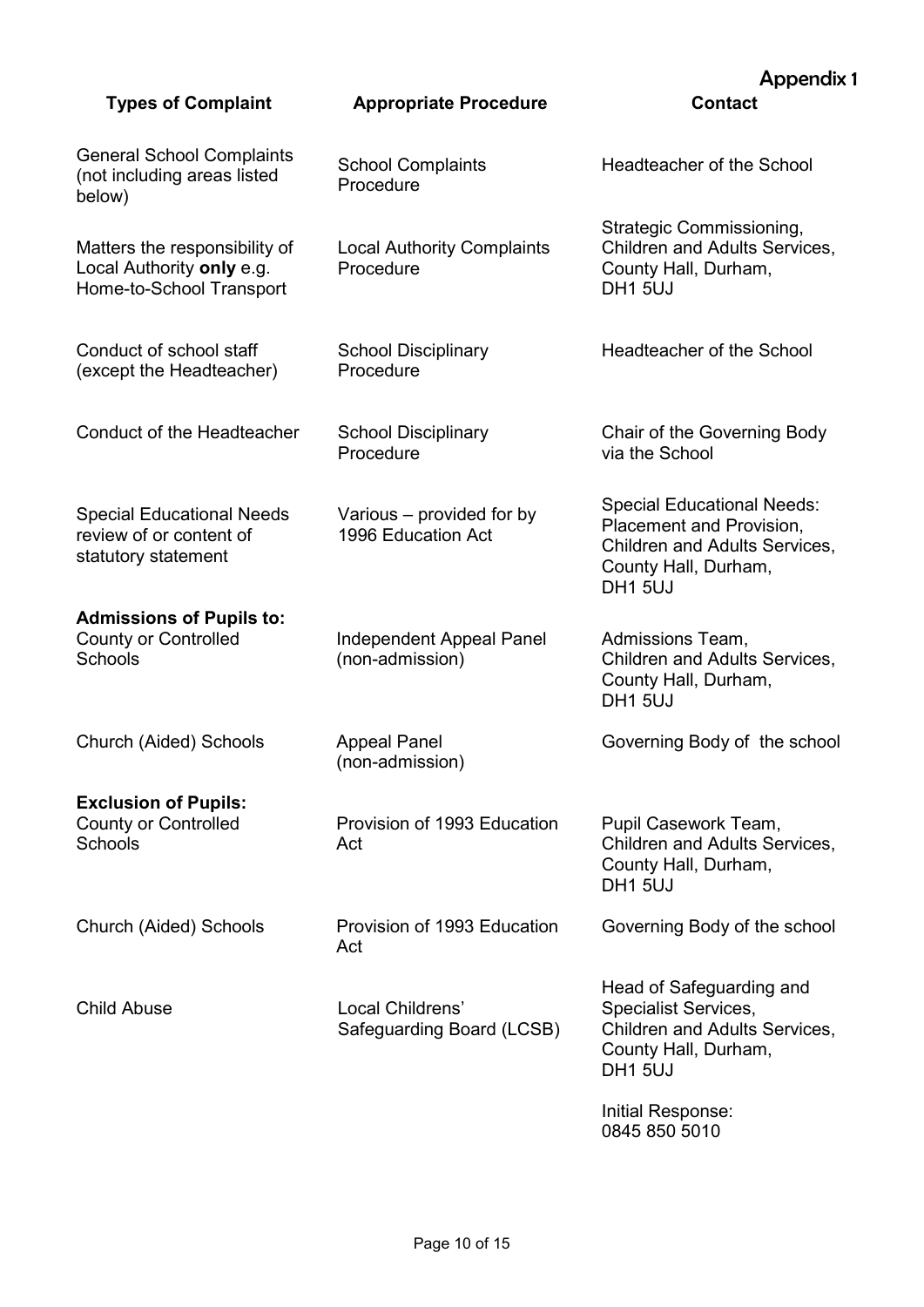## **This blank page is for the purpose of printing in duplex format**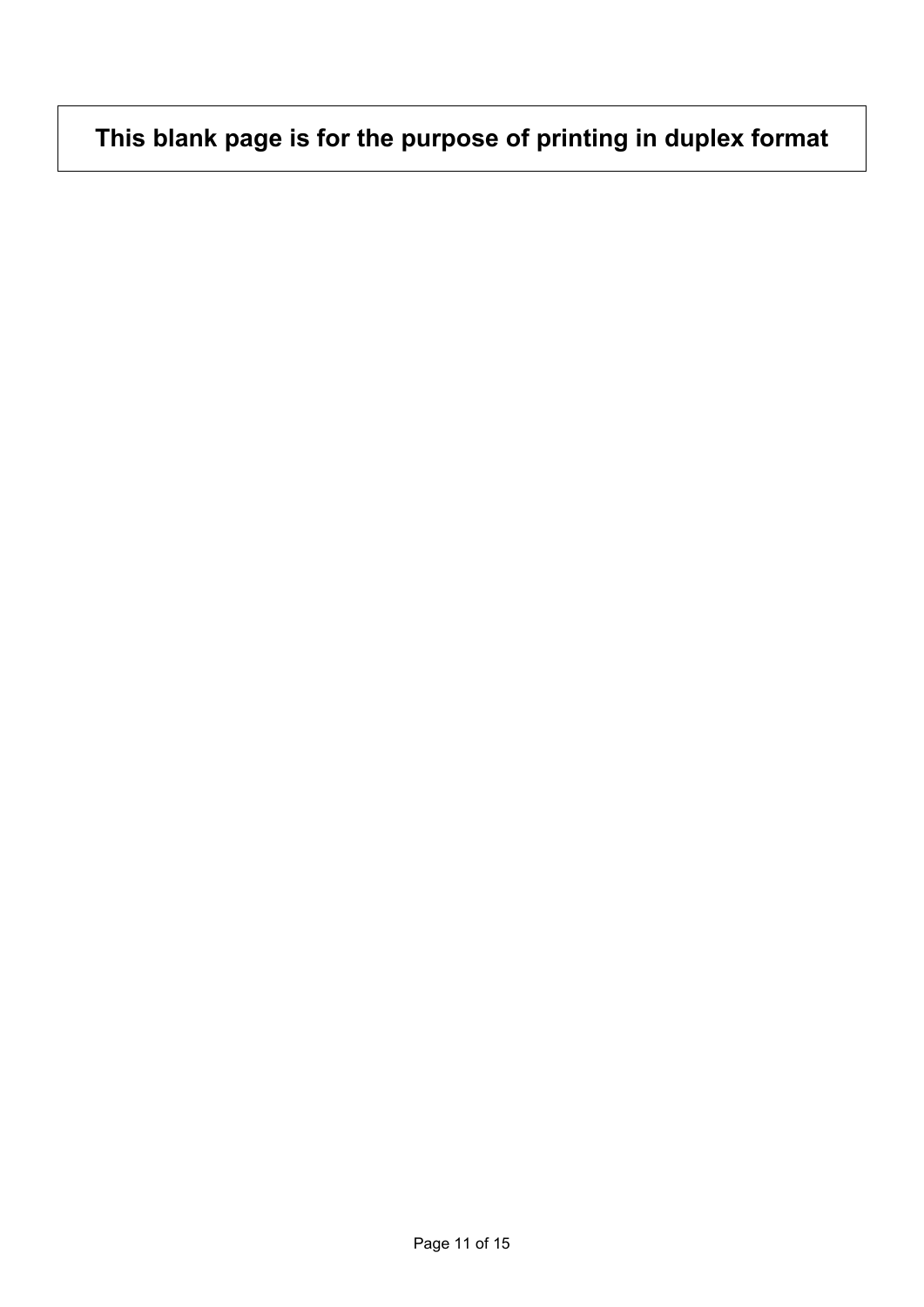**Your name:** 

**Pupil's name:** 

**Name of School:** 

**Your relationship to the pupil:** 

**Address:** 

 **Postcode:** 

**Day time telephone number: Evening telephone number:** 

**Please give details of your complaint:** 

**What action, if any, have you already taken to try and resolve your complaint. (Who did you speak to and what was the response)?**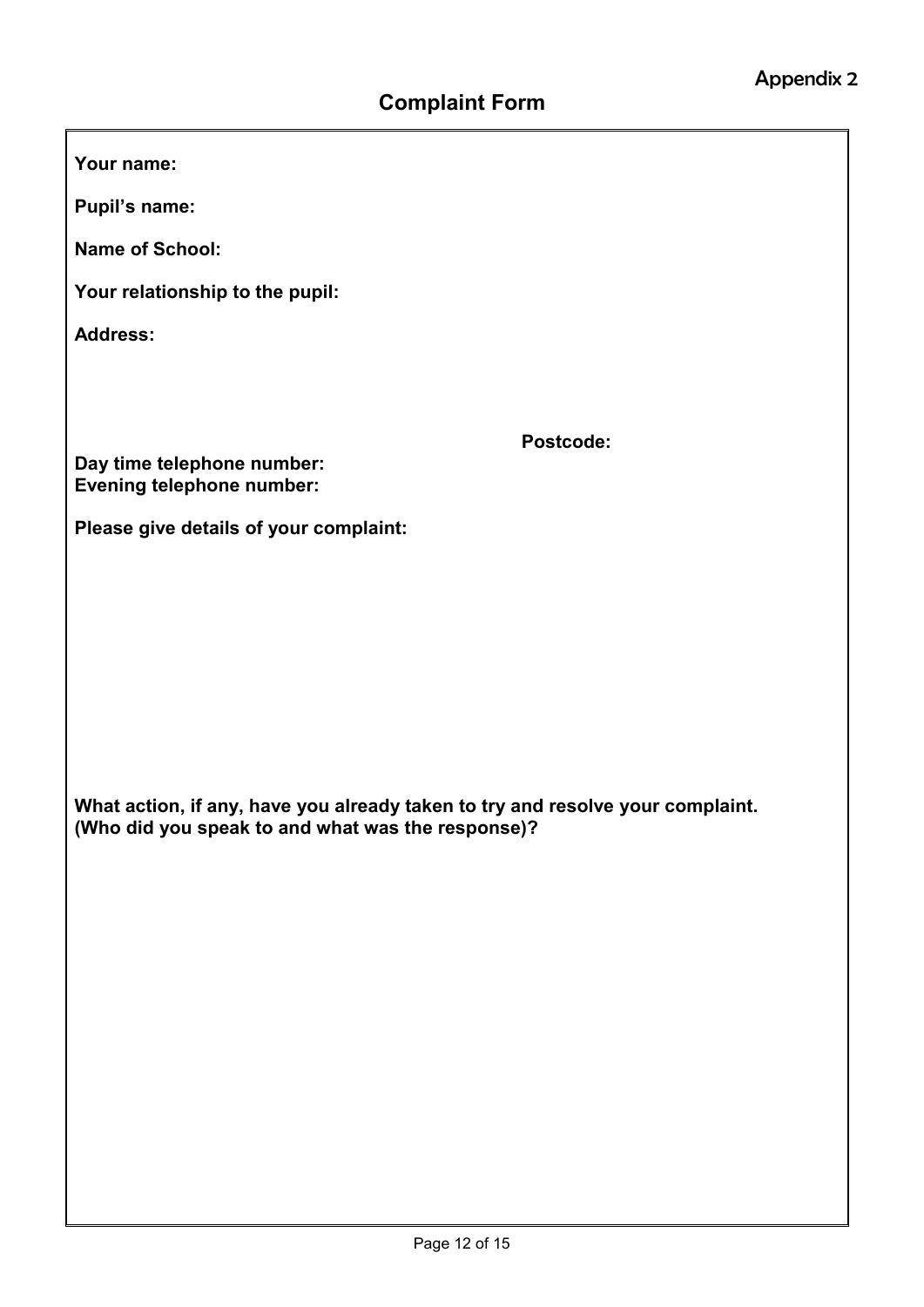**What actions do you feel might resolve the problem at this stage?** 

**Signature:** 

**Date:** 

**Official use** 

**Date acknowledgement sent:** 

**By who:** 

**Complaint referred to:** 

**Date:**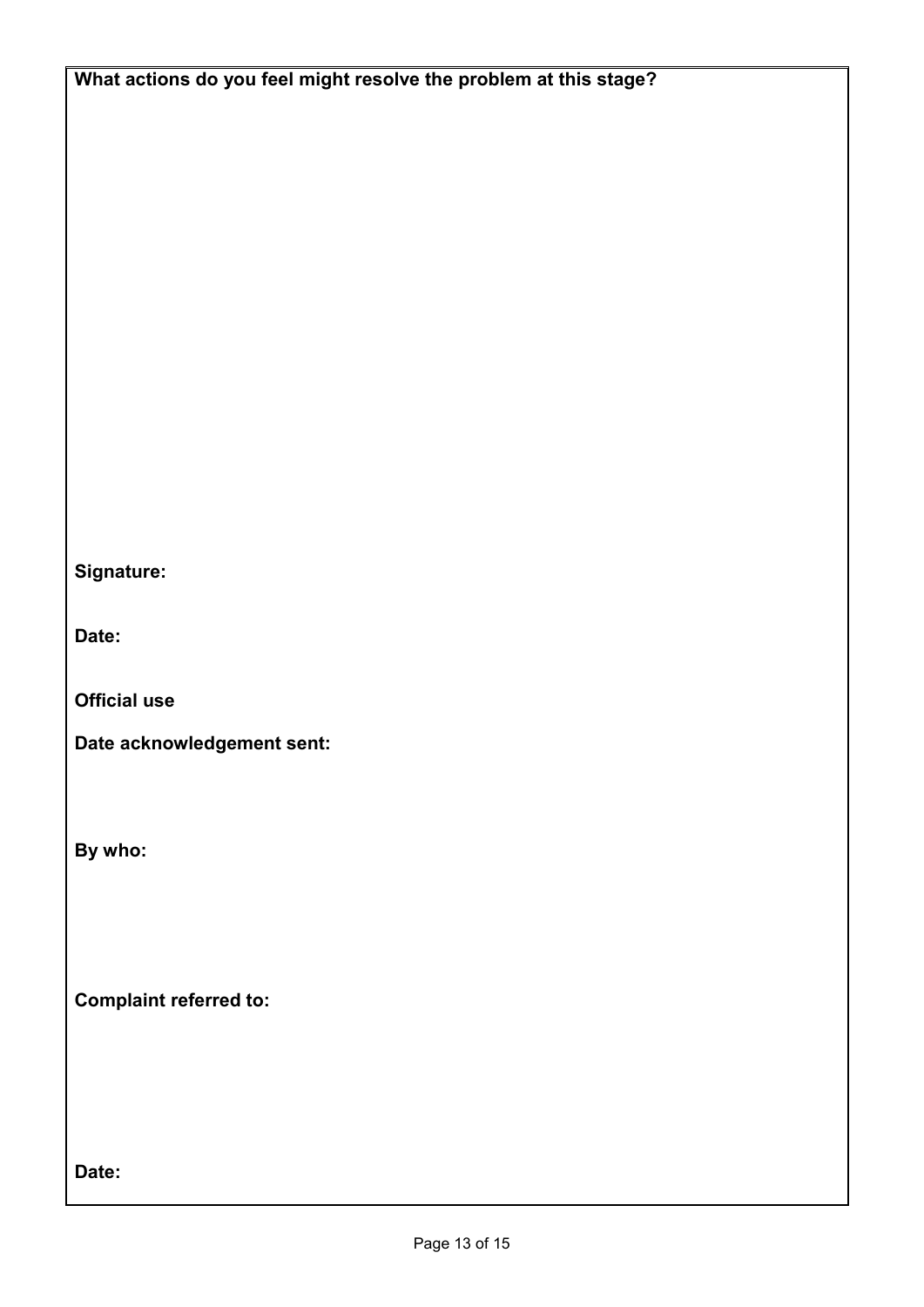#### **Procedure for Hearing the Complaint**

#### **Introduction**

The aim of the meeting is to resolve the complaint and achieve reconciliation between the school and the complainant.

#### **Order of Meeting**

- 1. The Chair welcomes the complainant and asks those present to introduce themselves.
- 2. The Chair explains the purpose of the meeting, the procedure, and checks that all written evidence has been made available to all parties.
- 3. The complainant explains their complaint, calling witnesses if appropriate.
- 4. The Committee and Headteacher may ask questions of the complainant and witnesses.
- 5. The Headteacher is then invited to present a response to the complaint, including action taken to address the complaint at stages 1 and 2 of the procedure, calling witnesses, if appropriate.
- 6. The Committee and complainant may ask questions of the Headteacher.
- 7. The Headteacher summarises the schools position, highlighting evidence, including anything that has emerged in the questioning.
- 8. The complainant summarises their case, highlighting evidence, including anything that has emerged in the questioning.
- 9. The Chair of the Committee checks that all parties feel that they have had a fair hearing and reminds everyone of the confidentiality of the case.
- 10. The Chair of the Committee thanks both parties for attending and gives an indication of when they can expect to hear the outcome. All parties then leave the room together.
- 11. The Committee considers the complaint and reaches a unanimous or majority decision. Where necessary, the Committee decides what action to take to resolve the complaint and, if appropriate, recommends changes to ensure similar complaints are not made in future.
- 12. Both parties will be informed of the outcome of the complaint in writing by the Clerk within 5 school days of the hearing.